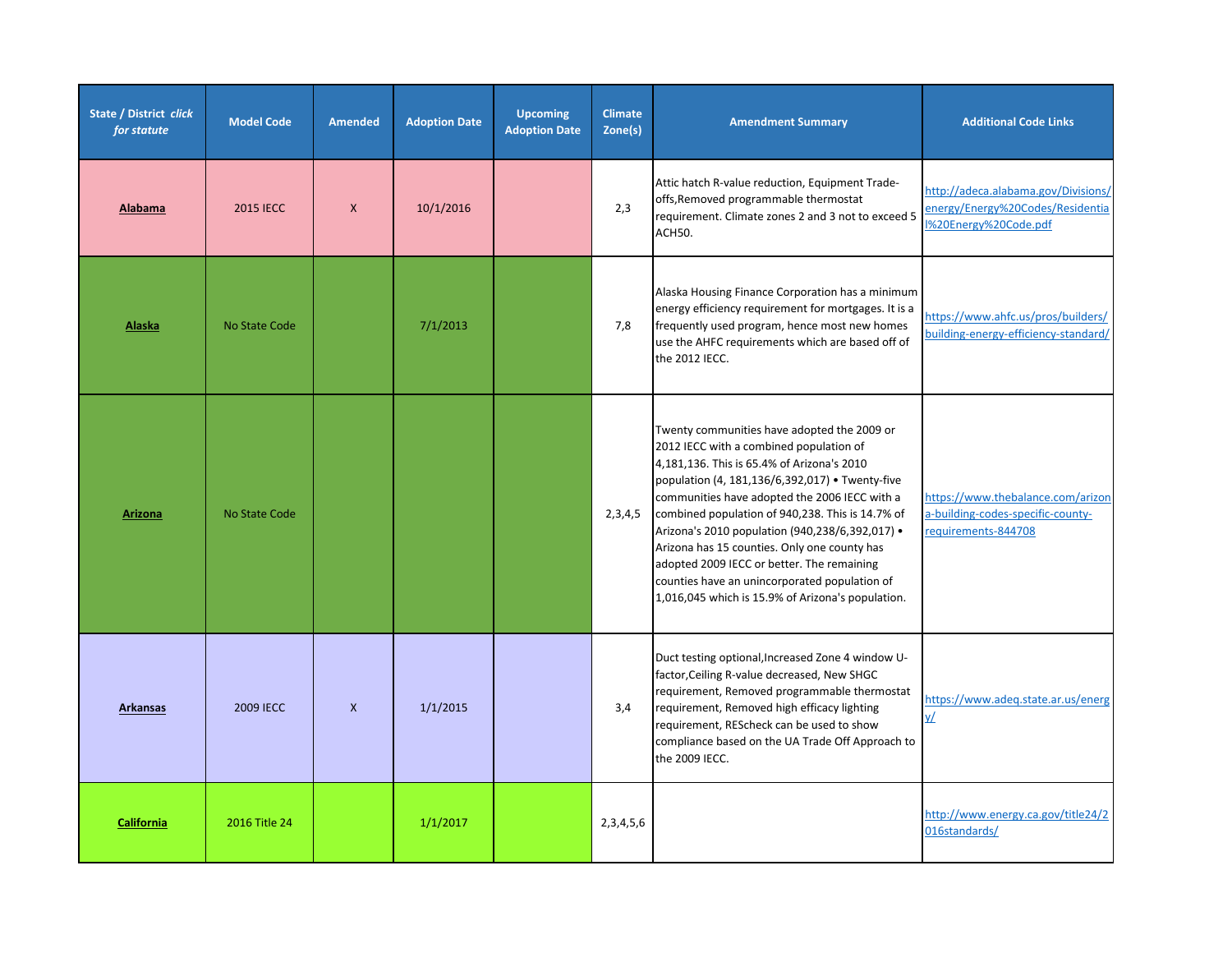| Colorado                    | No State Code    |              | 7/1/2008   | 4,5,6,7        | Colorado does not have a state adopted code.<br>Counties may adopt the energy code. Prevalent<br>codes adopted are the 2009, 2012, 2015 IECC.                                                                                                                                                                                                                                                                                                     | https://dola.colorado.gov/geo/ecM<br>ap2012.jsf                                                                                            |
|-----------------------------|------------------|--------------|------------|----------------|---------------------------------------------------------------------------------------------------------------------------------------------------------------------------------------------------------------------------------------------------------------------------------------------------------------------------------------------------------------------------------------------------------------------------------------------------|--------------------------------------------------------------------------------------------------------------------------------------------|
| <b>Connecticut</b>          | <b>2015 IECC</b> | $\mathsf{X}$ | 10/1/2018  | 5              | The ACH for low-rise attached dwellings greater<br>than 850 sq ft is set at 5 ACH50. Dwellings less than<br>850 sq ft are 6.5 ACH50. Added an exception to duct<br>leakage testing where an existing HVAC system is<br>extended to an addition with less than 40 linear ft of<br>new duct in unconditioned space shall not be<br>required to test. Changed the rough in and post<br>construction test to 8 cfm/100ft2. Amended ERI<br>score to 61 | \\Nahbfs1\vol1\USERS\JMartell\Stat<br>e code adoption\States building<br>code\2018-CT-State-Building-<br>Code.pdf                          |
| <b>Delaware</b>             | 2012 IECC        | $\mathsf{X}$ | 11/11/2014 | $\overline{4}$ | Removed most hot water pipe insulation<br>requirements, Relaxed building tightness<br>requirements based on house size, Allow panned<br>duct returns, Duct leakage relaxed to 6 cfm/100ft2.                                                                                                                                                                                                                                                       | http://regulations.delaware.gov/reg<br>ister/may2014/final/17%20DE%20R<br>eg%201086%2005-01-14.pdf                                         |
| <b>District of Columbia</b> | <b>2012 IECC</b> | $\mathsf{X}$ | 3/28/2014  | 4              | Multi-family units have optional tightness testing,<br>Relaxed building tightness to 5 ACH50, Duct<br>tightness relaxed to 8cfm/100 ft2.                                                                                                                                                                                                                                                                                                          | https://dcra.dc.gov/sites/default/file<br>s/dc/sites/dcra/publication/attachm<br>ents/DC ConstructionCodes Supple<br>ment2013.pdf#page=587 |
| <b>Florida</b>              | <b>2015 IECC</b> | $\mathsf{X}$ | 6/20/2015  | 1,2            | Party walls must maintain R-11, Duct sealing must<br>meet RESNET standards, ventilation must meet<br>ASHRAE 62.2. Building tightness in climate zones 1<br>and 2 are relaxed to 7 ACH50.                                                                                                                                                                                                                                                          | https://www.energycodes.gov/sites<br>/default/files/Florida Supplement t<br>o the 2015 IECC.pdf                                            |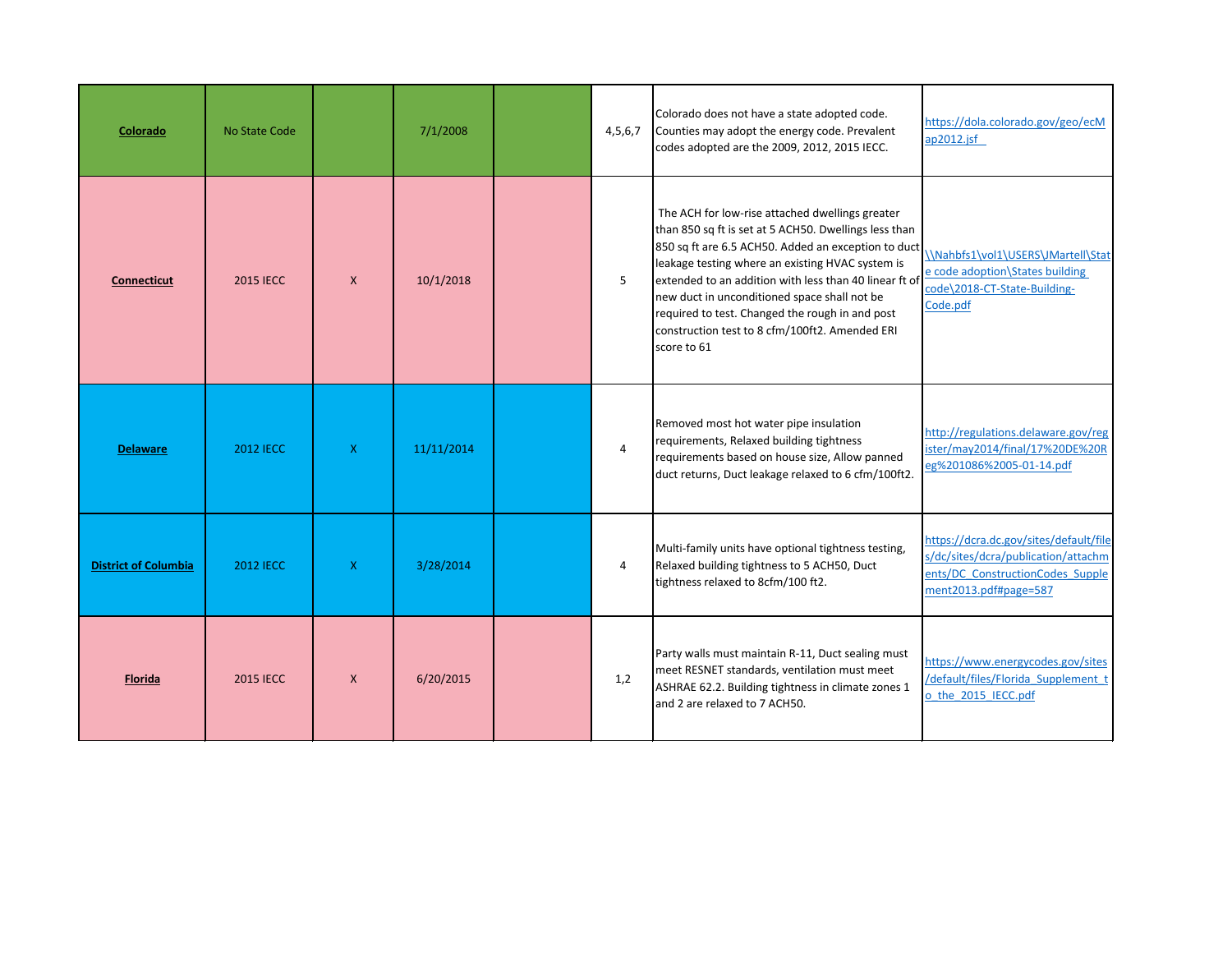| Georgia         | <b>2009 IECC</b> | $\mathsf{x}$ | 1/1/2011  | 1/1/2018 (2012<br>IRC w/ 2018 GA<br>amendment) | 2,3,4        | Minor increases in fenestration requirements, Attic<br>access requirement changes, Building tightness<br>testing required, Allows sampling protocol, Lighting<br>***Georgia<br>provides controls option.<br>released a draft of the 2015 IECC with amendments<br>for public review. | https://dca.ga.gov/sites/default/file<br>s/iecc2019 gaamendments effectiv<br>e03082018 0.pdf                                        |
|-----------------|------------------|--------------|-----------|------------------------------------------------|--------------|-------------------------------------------------------------------------------------------------------------------------------------------------------------------------------------------------------------------------------------------------------------------------------------|-------------------------------------------------------------------------------------------------------------------------------------|
| Hawaii          | <b>2015 IECC</b> | $\mathsf{x}$ | 7/14/2015 |                                                | $\mathbf{1}$ | Solar water heating, Ceiling fan rough in, Trade-off<br>options, SHGC 0.25, Air sealing, Jalousie window<br>allowance, Trade-off determination report.                                                                                                                              | http://energy.hawaii.gov/hawaii-<br>energy-building-code/2015-iecc-<br>update                                                       |
| Idaho           | <b>2012 IECC</b> | $\mathsf{X}$ | 1/1/2015  |                                                | 5,6          | Replaced insulation tables with 2009 IECC, Building<br>tightness testing optional, Reduced high efficacy<br>lighting to 50%, Special log home wall provisions.                                                                                                                      | https://www.idahoenergycode.com<br>/residential                                                                                     |
| <b>Illinois</b> | <b>2015 IECC</b> | $\mathsf{X}$ | 1/1/2016  |                                                | 4,5          | Building tightness relaxed to 5 ACH50, Basement<br>insulation required to extend 4 ft below grade.<br>Basement wall insulation 10/13. SHGC N/R.<br>Removed R402.4.4.                                                                                                                | https://www.energycodes.gov/sites<br>/default/files/documents/4 2015%2<br>OIECC Illinois%20Specific%20Amend<br>ments 12-23-2015.pdf |
| Indiana         | <b>2009 IECC</b> |              | 4/5/2012  |                                                | 4,5          | Amendments were made, but only to incorporate<br>the 2009 IECC into the 2012 IRC, no functional<br>changes were made.                                                                                                                                                               | http://www.in.gov/legislative/iac/2<br>0110803-IR-675110084PRA.xml.pdf                                                              |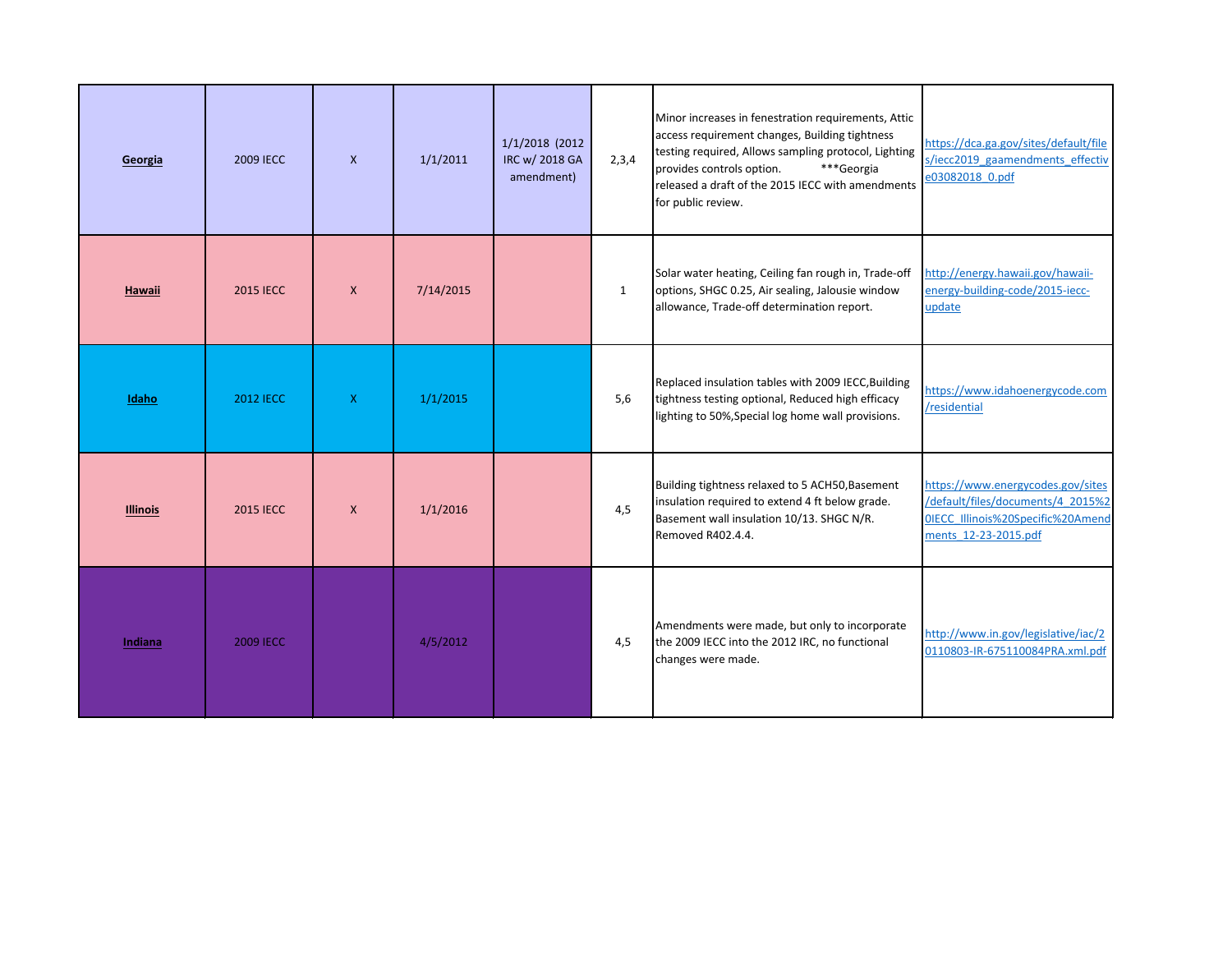| lowa                 | <b>2012 IECC</b> | X.               | 6/1/2014  | 5,6            | Wall R-values reduced from R-20+5 to R-20<br>inclimate zone 6Relaxed maximum building leakage<br>rate to 4 ACH50 Increased the allowable duct<br>leakage from 4 to 6 cfm/100ft2 Panned duct returns<br>OK- if meets duct tightness requirements. | http://www.dps.state.ia.us/fm/build<br>ing/energy/index.shtml                                                                     |
|----------------------|------------------|------------------|-----------|----------------|--------------------------------------------------------------------------------------------------------------------------------------------------------------------------------------------------------------------------------------------------|-----------------------------------------------------------------------------------------------------------------------------------|
| <b>Kansas</b>        | No State Code    |                  |           | 4,5            |                                                                                                                                                                                                                                                  |                                                                                                                                   |
| <b>Kentucky</b>      | 2009 IECC        | $\mathsf{x}$     | 6/1/2018  | $\overline{4}$ | Modified basement insulation to stop at frost depth. 8%20Kentucky%20Residential%20C                                                                                                                                                              | http://dhbc.ky.gov/Documents/201<br>ode%20-%20FINAL Clean.pdf                                                                     |
| Louisiana            | 2009 IECC        | $\mathsf{X}$     | 2/1/2018  | 2,3            | Amended attic hatches, Minor amendments to<br>building testing procedures, Minor amendments to<br>duct testing procedures.                                                                                                                       | http://lsuccc.dps.louisiana.gov/pdf/<br>UC Codes Amendments 2018.pdf                                                              |
| <b>Maine</b>         | 2009 IECC        |                  | 12/1/2010 | 6,7            |                                                                                                                                                                                                                                                  | http://www.mainelegislature.org/ro<br>s/LOM/LOM123rd/123S1/PUBLIC69<br>9.asp                                                      |
| Maryland             | <b>2018 IECC</b> |                  | 3/1/2019  | 4, 5           |                                                                                                                                                                                                                                                  | http://energy.maryland.gov/Pages/<br>policy-energy-codes.aspx                                                                     |
| <b>Massachusetts</b> | <b>2015 IECC</b> | $\boldsymbol{x}$ | 1/2/2017  | 5              | Lowered the fenestration U factors, Additional<br>ventilation requirements, more stringent inspection<br>process                                                                                                                                 | http://www.mass.gov/eea/energy-<br>utilities-clean-tech/energy-<br>efficiency/policies-regs-for-<br>ee/building-energy-codes.html |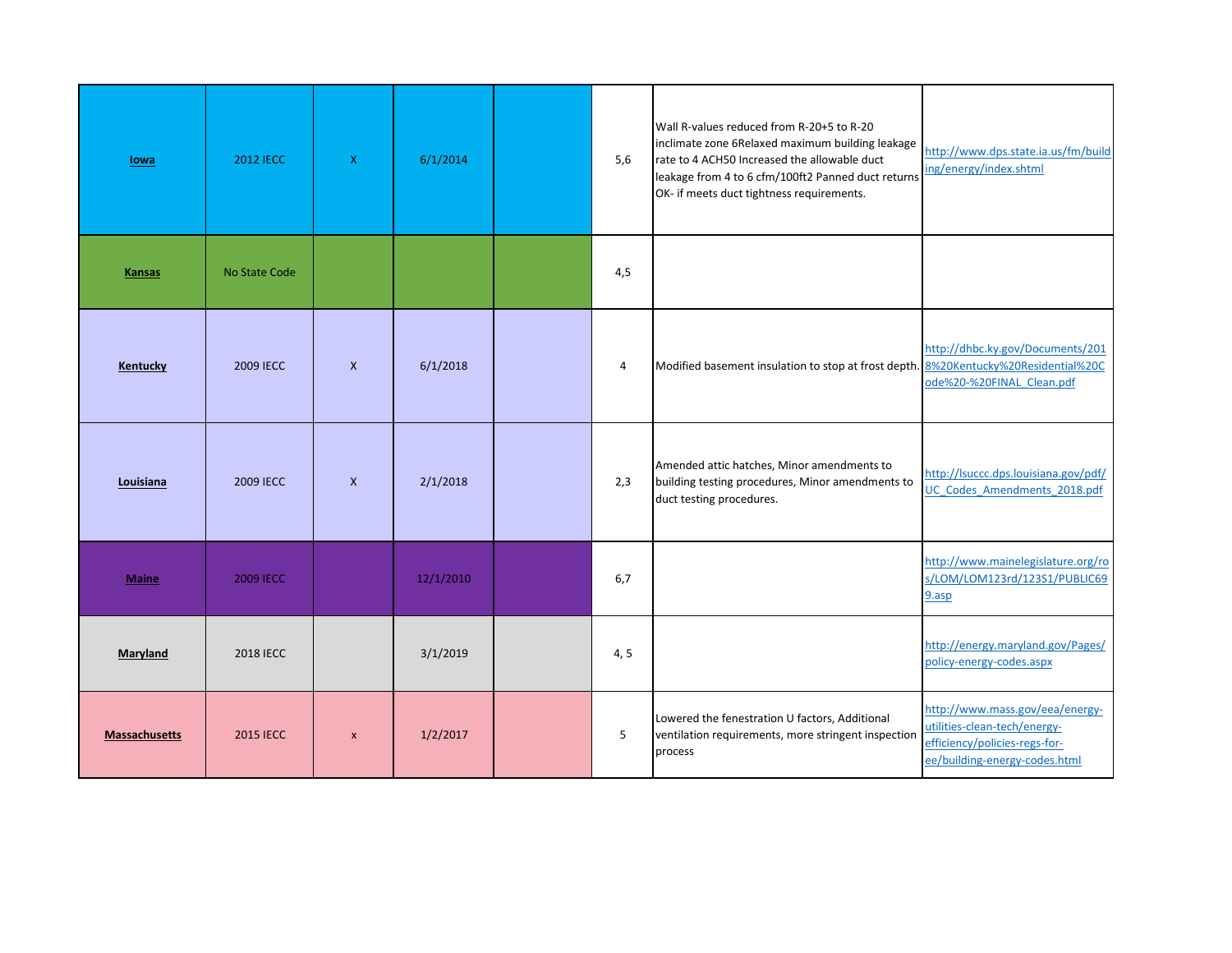| <b>Michigan</b>    | <b>2015 IECC</b> | $\mathsf{X}$ | 2/8/2016  | 5, 6, 7 | Alternate prescriptive path for log homes, 4 ACH50,<br>wall insulation cz6 & 7, ceiling insulation cz5,<br>basement wall cz 5                                                                                                                                                                                                                        | http://www.michigan.gov/documen<br>ts/lara/lara bcc 2015 residential c<br>ode_502813_7.pdf                |
|--------------------|------------------|--------------|-----------|---------|------------------------------------------------------------------------------------------------------------------------------------------------------------------------------------------------------------------------------------------------------------------------------------------------------------------------------------------------------|-----------------------------------------------------------------------------------------------------------|
| <b>Minnesota</b>   | <b>2012 IECC</b> | $\mathsf{X}$ | 2/14/2015 | 6,7     | Wall R-value reduction to remove exterior insulated<br>sheathing, Alternate prescriptive path for log<br>homes, Special basement insulation installation<br>requirements, Additional ventilation requirements.                                                                                                                                       | https://www.revisor.mn.gov/rules/?<br>id=1322&view=chapter&keyword_ty<br>pe=all&keyword=energy&redirect=0 |
| <b>Mississippi</b> | No State Code    |              |           | 2,3     |                                                                                                                                                                                                                                                                                                                                                      | https://www.mississippi.org/home-<br>page/business-services/energy-<br>natural-resources/buildings/       |
| <b>Missouri</b>    | No State Code    |              |           | 4,5     | There is no state code in Missouri jurisdictions may<br>adopt energy codes individually. St. Louis and many<br>of the metropolitan cities have adopted the 2009<br>IECC. Kansas City adopted the 2012 IECC with its<br>metropolitan cities plannning to follow. Springfield<br>adopted the 2012 IECC with amendments<br>equivalent to the 2006 IECC. | https://energy.mo.gov/energy-<br>codes                                                                    |
| <b>Montana</b>     | <b>2012 IECC</b> | $\mathsf{X}$ | 11/7/2014 | 6       | Building tightness relaxed to 4 ACH50, Removed<br>most hot water piping insulation requirements,<br>Allows for panned duct returns.                                                                                                                                                                                                                  | http://www.mtrules.org/gateway/R<br>uleNo.asp?RN=24%2E301%2E161                                           |
| Nebraska           | <b>2018 IECC</b> | $\mathsf{x}$ | 7/1/2020  | 5       | 2018 IECC does not take in effect untill 7/1/2020                                                                                                                                                                                                                                                                                                    |                                                                                                           |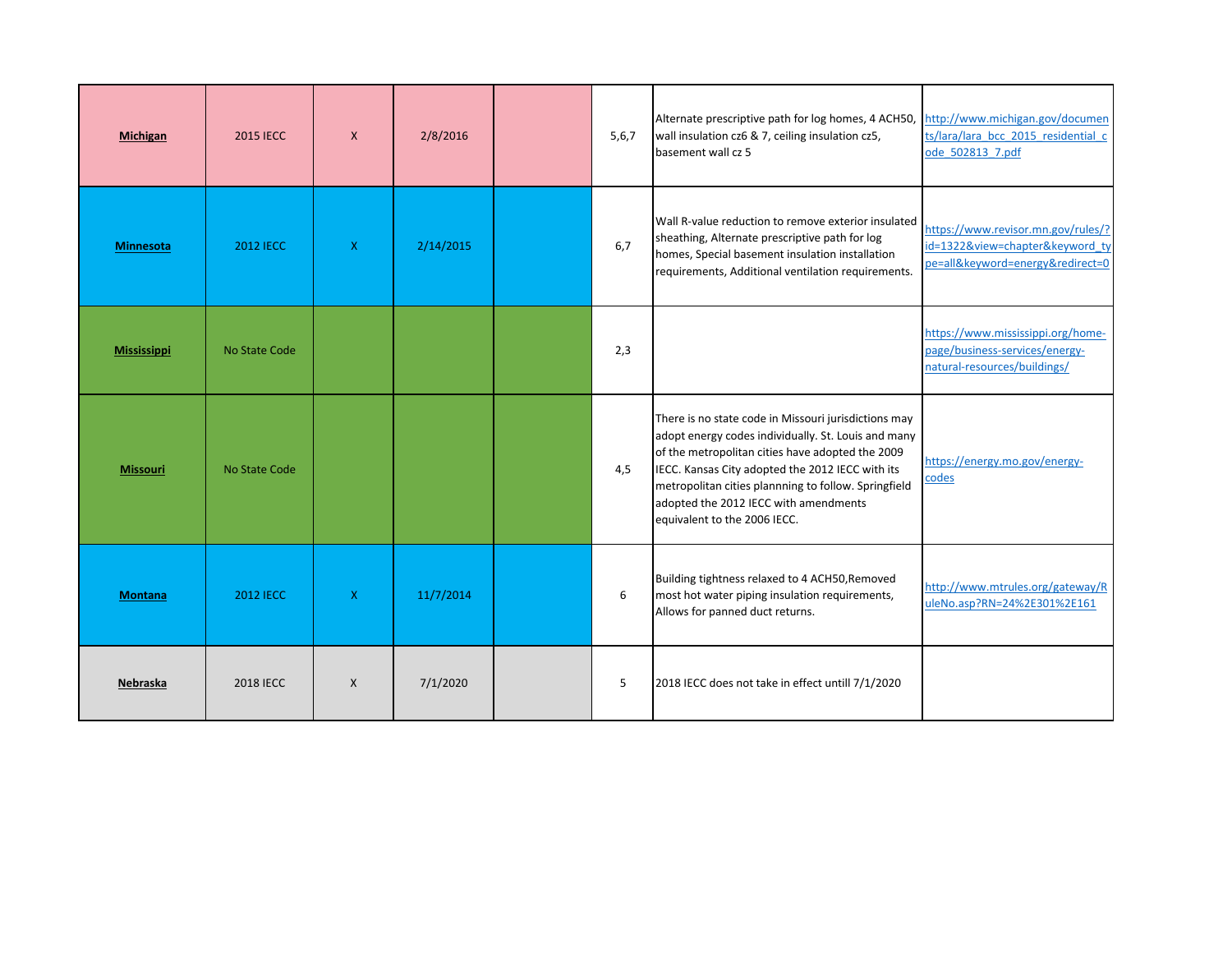| Nevada                | <b>2018 IECC</b> | $\mathsf{X}$ | 6/26/2018 | 3,5     | The state has adopted the 2018 unamended.<br>However, norther and sothern jurisdiction may<br>amend the code. Amendments include relaxing the<br>air leakage to 5 ACH50 for all climate zones in<br>Nevada. Post construction test for duct leakage was<br>changed to 5 cfm/100 ft2 or 3.5 cfm/100 ft2 to<br>outside. | http://energy.nv.gov/Programs/Buil<br>ding Energy Codes/                                                                                                        |
|-----------------------|------------------|--------------|-----------|---------|-----------------------------------------------------------------------------------------------------------------------------------------------------------------------------------------------------------------------------------------------------------------------------------------------------------------------|-----------------------------------------------------------------------------------------------------------------------------------------------------------------|
| <b>New Hampshire</b>  | 2009 IECC        | $\mathsf{X}$ | 4/1/2010  | 5,6     | Alternate prescriptive path for log homes.                                                                                                                                                                                                                                                                            | http://www.nh.gov/safety/boardsan<br>dcommissions/bldgcode/nhstatebld<br>gcode.html                                                                             |
| <b>New Jersey</b>     | <b>2015 IECC</b> | $\mathsf{x}$ | 9/21/2015 | 4,5     | Theremal envelope testing or visual inspection                                                                                                                                                                                                                                                                        | http://www.state.nj.us/dca/division<br>s/codes/codreg/                                                                                                          |
| <b>New Mexico</b>     | 2009 IECC        | $\mathsf{x}$ | 1/1/2012  | 3,4,5   | Added HERS ratings for compliance. In climate zone<br>3 a HERS index of 83 or less and 89 or less in zones 4-<br>7.                                                                                                                                                                                                   | http://www.nmhba.com/wordpress<br>/wp-content/uploads/2015/05/05-<br>2009NMEnergyConservationCode.p<br>$\underline{df}$                                         |
| <b>New York</b>       | <b>2015 IECC</b> | $\mathsf{x}$ | 10/3/2016 | 4, 5, 6 | Cladding attachment over foam<br>requirements, Additional unvented attic<br>requirements. 2015 IECC to go into effect 2nd<br>quarter of 2016.                                                                                                                                                                         | https://www.dos.ny.gov/dcea/pdf/2<br>016%20EC%20Supp-Revised-2016-<br>08-12-approved%20bycouncil%20V-<br>A.pdf                                                  |
| <b>North Carolina</b> | <b>2015 IECC</b> | $\mathsf{x}$ | 1/1/2019  | 3,4,5   | Relaxed the ACH50 to 5 or 0.30 CFM50/sq ft of<br>surface area. Exempted duct systems smaller than<br>750ft2 from being tested. Removed mechanical<br>ventialtion fan efficienies. Relaxed SHGC to 0.30.<br>Amended ceiling R-value to 38 or 30 ci.                                                                    | https://www.ncdoi.com/OSFM/Engi<br>neering and Codes/Documents/BC<br>C Documents/Minutes ah/2018%2<br>0NC%20Energy%20Conservation%2<br>0Code%20-%20Proposed.pdf |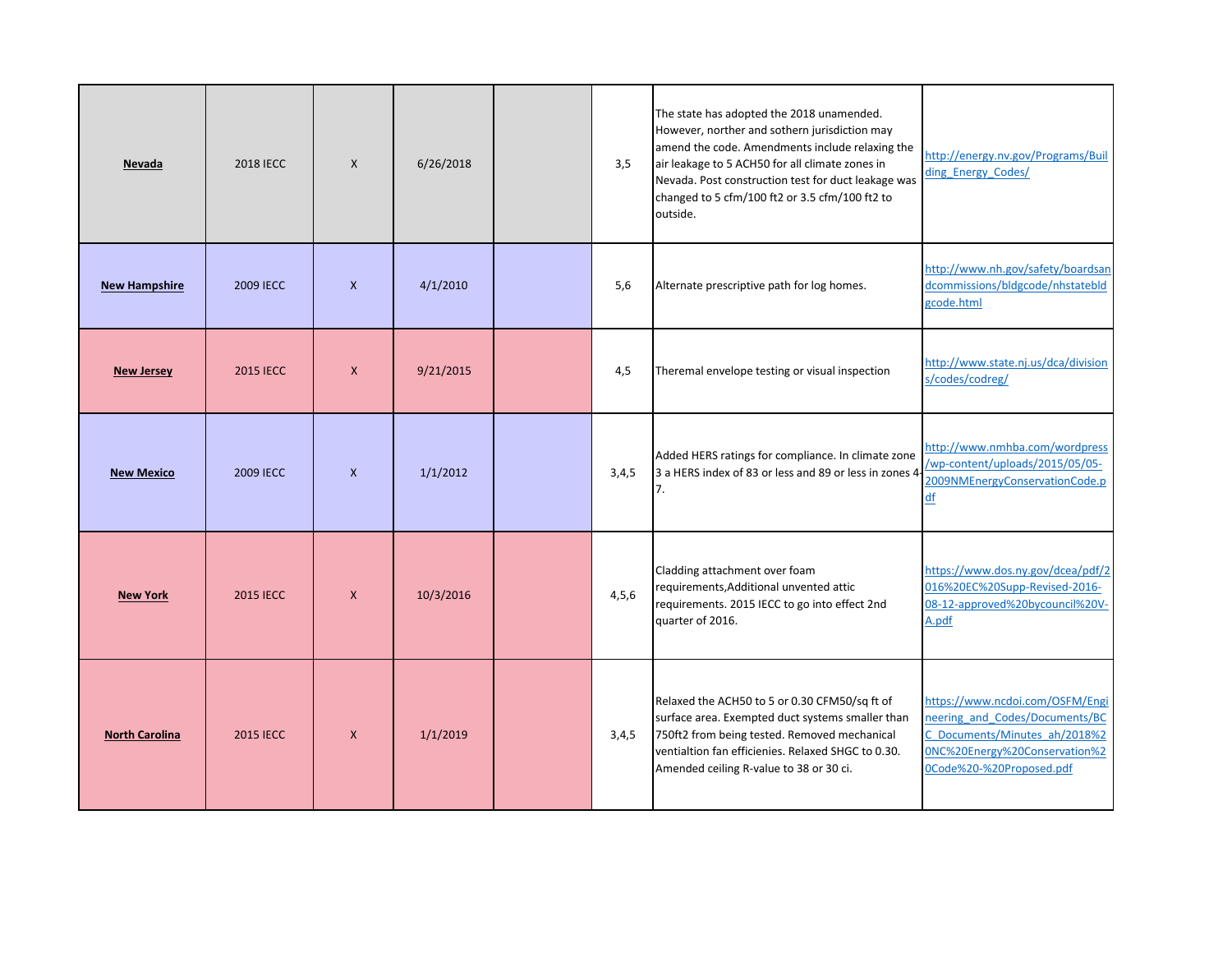| <b>North Dakota</b> | <b>2015 IECC</b> | $\mathsf{X}$ | 1/1/2017  | 6.7 | Allows a R-21 cavity only option for wood frame<br>walls and 13+5 in CZ 6 and R-22/13+5 in CZ 7 & 8.<br>Relaxed ACH50 to 5 - added a visual inspection<br>option.                                                                                                                                                                                                                                                         | https://www.communityservices.nd.<br>gov/uploads/28/2017NDStateBuildi<br>ngCodeBook.pdf          |
|---------------------|------------------|--------------|-----------|-----|---------------------------------------------------------------------------------------------------------------------------------------------------------------------------------------------------------------------------------------------------------------------------------------------------------------------------------------------------------------------------------------------------------------------------|--------------------------------------------------------------------------------------------------|
| Ohio                | <b>2009 IECC</b> | $\mathsf{x}$ | 1/1/2013  | 4,5 | Added 2 alternate compliance paths (OHBA<br>Alternative Code).                                                                                                                                                                                                                                                                                                                                                            | http://www.com.ohio.gov/documen<br>ts/dico ResidentialCodeAmendEffJul<br>y12014andJan12015.pdf   |
| <b>Oklahoma</b>     | <b>2015 IECC</b> | $\mathsf{x}$ | 10/1/2016 | 3,4 | Relaxed u-factor and SHGC requirments. Reduced<br>ceiling insualtion to R-30 in CZ 3 and R-38 in CZ 4.<br>Wood fram walls R-13 cavity only. When tested air<br>leakage must be less than 7 ACH50 or a visual<br>inspection. Duct leakage test to outdoors post-<br>construction equal or less than 8 cfm/100 ft2 -<br>Visual inspection is allowed. Duct testing is not<br>required if entirely inside conditioned space. | https://eepartnership.org/wp-<br>content/uploads/2015/04/OK-2015-<br>Residential-Energy-Code.pdf |
| Oregon              | <b>2017 ORSC</b> |              | 10/1/2017 | 4,5 | Oregon Residential Specialty Code-State developed http://www.cbs.state.or.us/external<br>code, Alternate prescriptive path for log homes,<br>Prescriptive measures based on 2015 IECC.                                                                                                                                                                                                                                    | /bcd/programs/residential/2014 OR<br>SC insert pages.pdf                                         |
| Pennsylvania        | <b>2015 IECC</b> | $\mathsf{x}$ | 10/1/2015 | 5,6 | Added footnote J to table R402.1.2 that allows R-18<br>insulation provided the wall framing factor is 20%.<br>Relaxed air leakage to 5 ACH50 for all CZ                                                                                                                                                                                                                                                                   | https://www.pabulletin.com/secure<br>/data/vol48/48-39/1524.html                                 |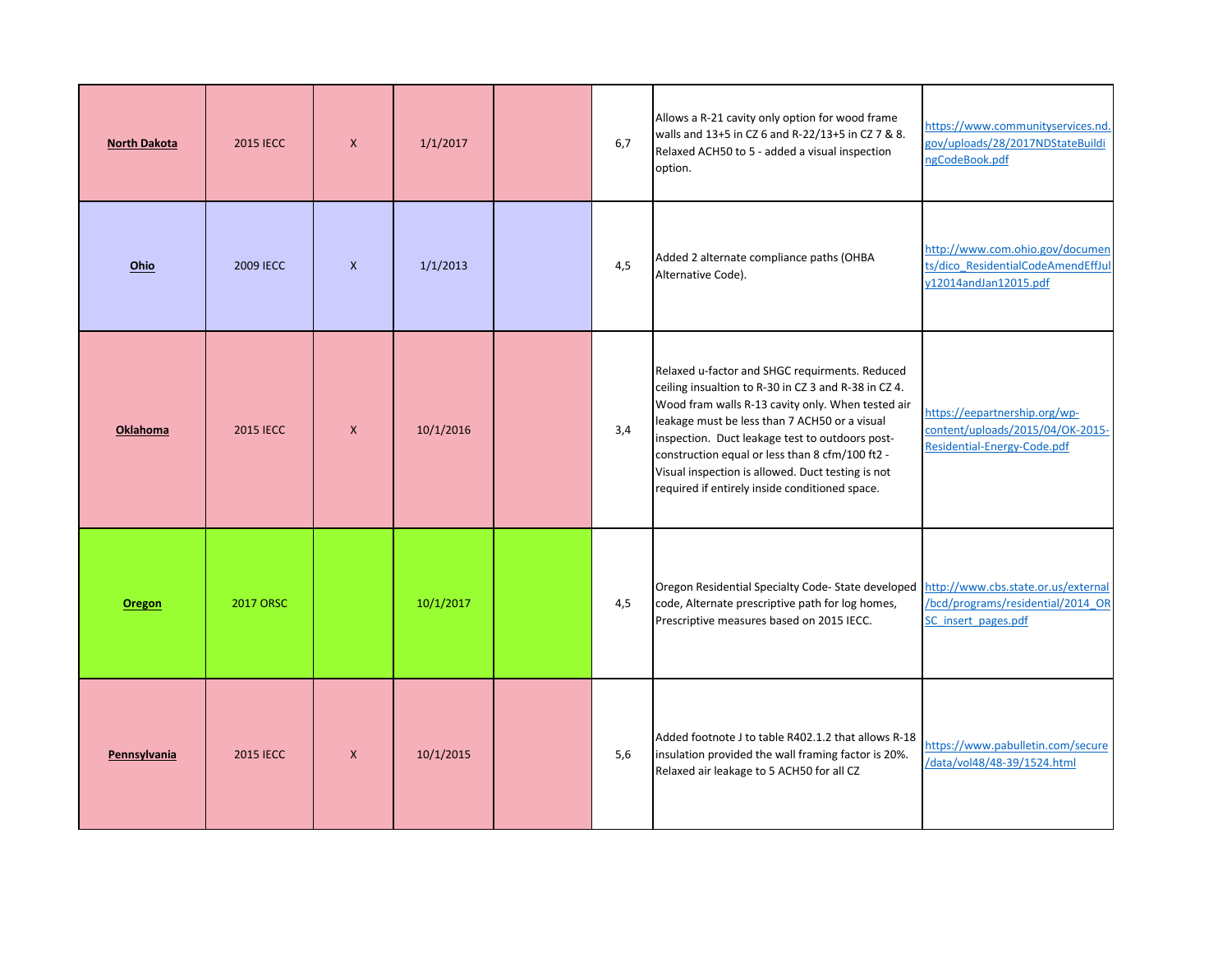| <b>Rhode Island</b>        | <b>2012 IECC</b> | $\mathsf{X}$              | 7/1/2013 | 5            | Reduced envelope requirements for windows,<br>ceiling, basement and crawlspace walls, Building<br>tightness test required- no pass fail criteria, Duct<br>tightness test relaxed to 8 cfm/100 ft2, Panned duct pdf<br>returns allowed.                                                                                                                                                                            | http://sos.ri.gov/documents/archive<br>s/regdocs/released/pdf/BCSC/7284.                                                    |
|----------------------------|------------------|---------------------------|----------|--------------|-------------------------------------------------------------------------------------------------------------------------------------------------------------------------------------------------------------------------------------------------------------------------------------------------------------------------------------------------------------------------------------------------------------------|-----------------------------------------------------------------------------------------------------------------------------|
| <b>South Carolina</b>      | <b>2009 IECC</b> |                           | 1/1/2013 | 3            |                                                                                                                                                                                                                                                                                                                                                                                                                   | http://www.scstatehouse.gov/sess1<br>19 2011-2012/bills/4639.htm                                                            |
| <b>South Dakota</b>        | No State Code    |                           |          | 5,6          |                                                                                                                                                                                                                                                                                                                                                                                                                   | http://legiscan.com/SD/text/SB94/2<br>011                                                                                   |
| <b>Tennessee</b>           | 2009 IECC        | $\boldsymbol{\mathsf{x}}$ | 2/2/2017 | 3,4          | Deleted sections 402.4.2.1 and 403.2.2. Alleviatting<br>duct sealing requirements and testing air tightness<br>level requirments.                                                                                                                                                                                                                                                                                 | http://bcap-ocean.org/code-<br>status/state/tennessee/                                                                      |
| <b>Texas</b>               | <b>2015 IECC</b> | $\mathsf{x}$              | 9/1/2016 | 2,3,4        | Climate Zones 2 & 3, A 65 or lower score from<br>September 1, 2016, to August 31, 2019, A 63 or<br>lower score from September 1, 2019, to August 31,<br>2022, A 59 or lower score after September 1, 2022<br>Climate Zone 4, A 69 or lower score from<br>September 1, 2016, to August 31, 2019, A 67 or<br>lower score from September 1, 2019, to August 31,<br>2022, A 63 or lower score after September 1, 2022 | http://www.resnet.us/blog/wp-<br>content/uploads/2015/07/Texas-<br>Legislation-on-2015-IECC-and-<br>Energy-Rating-Index.pdf |
| <b>U.S. Virgin Islands</b> | <b>2009 IECC</b> |                           | 7/1/2016 | $\mathbf{1}$ |                                                                                                                                                                                                                                                                                                                                                                                                                   |                                                                                                                             |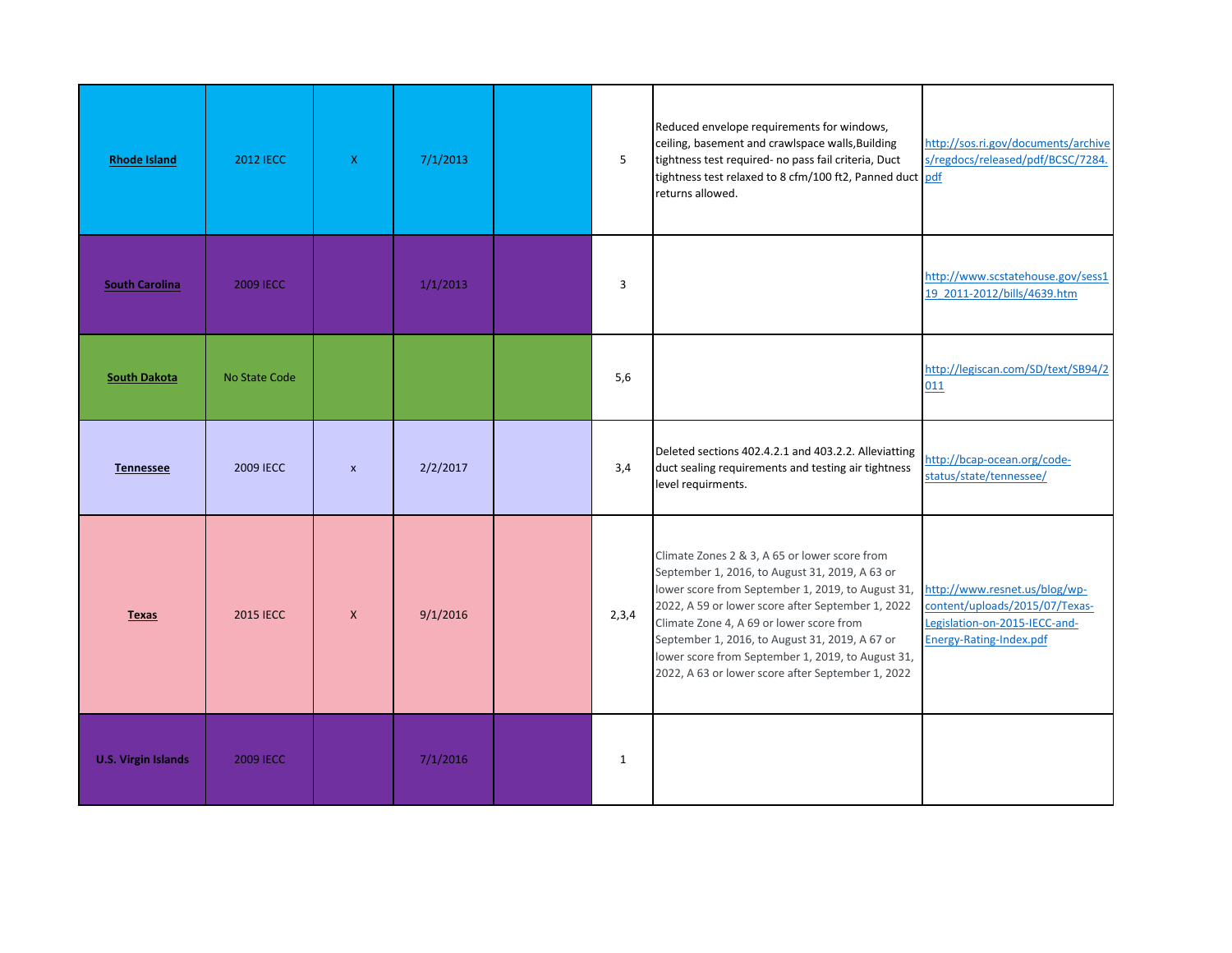| Utah                 | <b>2015 IECC</b> | $\mathsf{X}$ | 7/1/2016  | 5,6 | Reschek with 2006 IECC incorporated as optional<br>compliance path, Building tightness relaxed to 5<br>ACH50, Duct tightness relaxed to 10 cfm/100ft2,<br>Equipment tradeoffs incorporated into performance %20HB0316%20Enrolled.pdf<br>compliance, Alternate log home prescriptive path.                                                                   | https://www.energycodes.gov/sites<br>/default/files/documents/UT%20-                                                                               |
|----------------------|------------------|--------------|-----------|-----|-------------------------------------------------------------------------------------------------------------------------------------------------------------------------------------------------------------------------------------------------------------------------------------------------------------------------------------------------------------|----------------------------------------------------------------------------------------------------------------------------------------------------|
| Vermont              | <b>2015 IECC</b> | $\mathsf{X}$ | 3/1/2015  | 6   | New ventilation requirements, Alternate log home<br>prescriptive path, Prescriptive requirements slightly<br>higher than 2015 IECC, Alternate prescriptive<br>path, Party walls must have R-10 insulation,<br>Removed R-20+5 wall option, Alternate compliance<br>HERS Score 60 or lower, No prescriptive building<br>tightness testing pass/fail criteria. | http://publicservice.vermont.gov/en<br>ergy_efficiency/code_update                                                                                 |
| Virginia             | <b>2015 IECC</b> | $\mathsf{X}$ | 9/4/2018  | 4   | Amended CZ 4 ceiling insulation to R-38 & wood<br>fram walls to R-15 or R-13+1. Amended air leakage<br>to 5 ACH50, changed the CZ ERI to 62.                                                                                                                                                                                                                | http://www.dhcd.virginia.gov/index.<br>php/va-building-codes/building-and-<br>fire-codes/regulations/uniform-<br>statewide-building-code-usbc.html |
| Washington           | <b>2015 IECC</b> | $\mathsf{x}$ | 7/1/2016  | 4,5 | Slight increase in prescriptive wall and fenestration<br>stringency, Building tightness relaxed to 5 ACH50,<br>Equipment tradeoffs allowed in performance path,<br>1 and 2 family dwellings must also comply with<br>additional energy efficiency requirement section.                                                                                      | http://www.energy.wsu.edu/Buildin<br>gEfficiency/EnergyCode.aspx                                                                                   |
| <b>West Virginia</b> | <b>2015 IECC</b> |              | 4/30/2019 | 4,5 |                                                                                                                                                                                                                                                                                                                                                             | https://www.energycodes.gov/adop<br>tion/states/west-virginia                                                                                      |
| Wisconsin            | <b>2009 IECC</b> | $\mathsf{X}$ | 1/1/2016  | 6,7 | Basement wall insulation increased by R-5 to R-15.<br>Air tightness tested to 7 ACH50 or visual inspection.                                                                                                                                                                                                                                                 | https://docs.legis.wisconsin.gov/cod<br>e/admin code/sps/safety and buil<br>dings and environment/320 325/3<br>22.pdf                              |